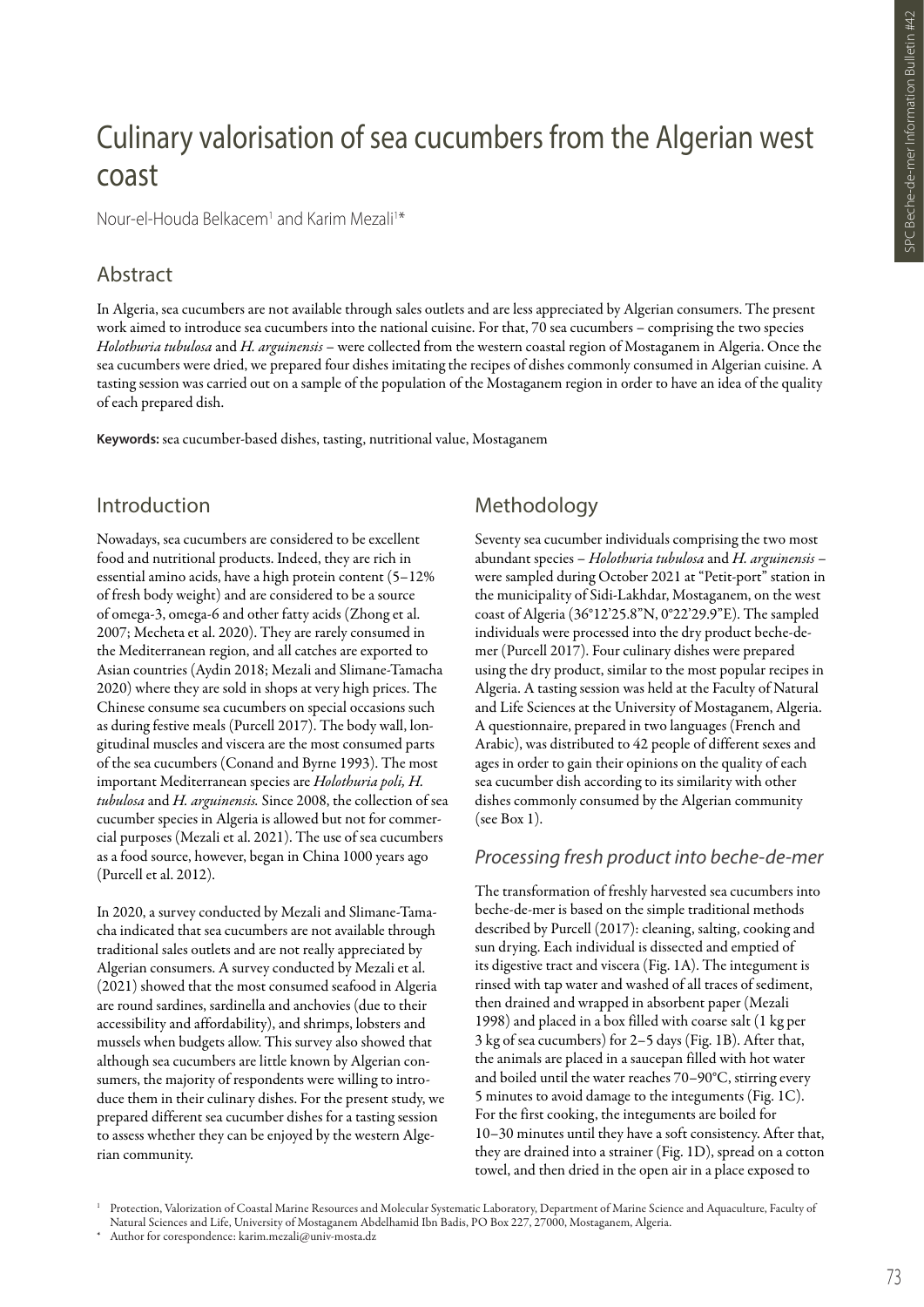the sun for 4–5 days (Fig. 1E). The drying time depends on how cloudy the sky is. The product obtained after drying has a very hard consistency (Fig. 1F).

In order to improve product quality and to give the sea cucumber a straight shape, a second cooking is carried out after 2–3 days of sun drying (Purcell 2017). In order to rid the integuments of their calcareous deposits, each integument is placed for 24 h in water mixed with white vinegar (one part vinegar to three parts water). After that, each integument is scrubbed using a stiff brush. This operation removes all of the calcareous deposits from the integument. At this stage, the product is ready to be used in various dishes.

## *Preparation of sea cucumber-based dishes*

Four dishes were prepared for the tasting survey (Fig. 2).

*Sea cucumber with white sauce (Fig. 2A)*

To prepare the white sauce, in a pan, 3 tablespoons of vegetable oil are mixed with well-fried green onion, garlic, mushrooms, spices and afterward fresh cream. Cut the sea cucumber into small pieces, add to the sauce, and cook and stir over a low heat for 5 minutes until softened.

#### *Marinated sea cucumber salad (Fig. 2B)*

Cut sea cucumber into very small pieces and add a half a teaspoon of salt, and a dash of black pepper to 45 ml of lemon juice, 3 tablespoons of vegetable oil, finely chopped parsley, small diced carrots, mustard, mushrooms, olives (cut into small pieces), leafy thyme, two cloves of miinced garlic and red pepper. After mixing everything, store the marinated sea cucumber salad in the refrigerator (at 5°C).

#### *Sea cucumber bourek (Fig. 2C)*

Bourek is a delicious Algerian festive meal starter served during the holy fasting month (Ramadhan) to accompany traditional chorba (soup). The name is Turkish and this starter is the signature dish in Algiers. It is usually prepared from the leaves of "dioule" or "brick" (very fine paste composed of wheat flour, cornstarch, water and salt) filled with minced meat, tuna, eggs, chicken or cheese. Our bourek replaced minced meat with chopped sea cucumber. A grated onion is cooked over low heat with a little vegetable oil. Once cooked, an egg with grated cheese is added. In the meantime, the integuments of sea cucumbers are cut into small pieces (3–4 cm), and then chopped using an electric chopper, adding spices (half a teaspoon of salt and black pepper, cumin, paprika and finely chopped parsley). After mixing



**Figure 1.** Steps to transform fresh sea cucumbers into dried product. A) cutting and cleaning; B) salting; C) cooking; D) integuments drained in a strainer; E) sun drying; F) final dried product beche-de-mer.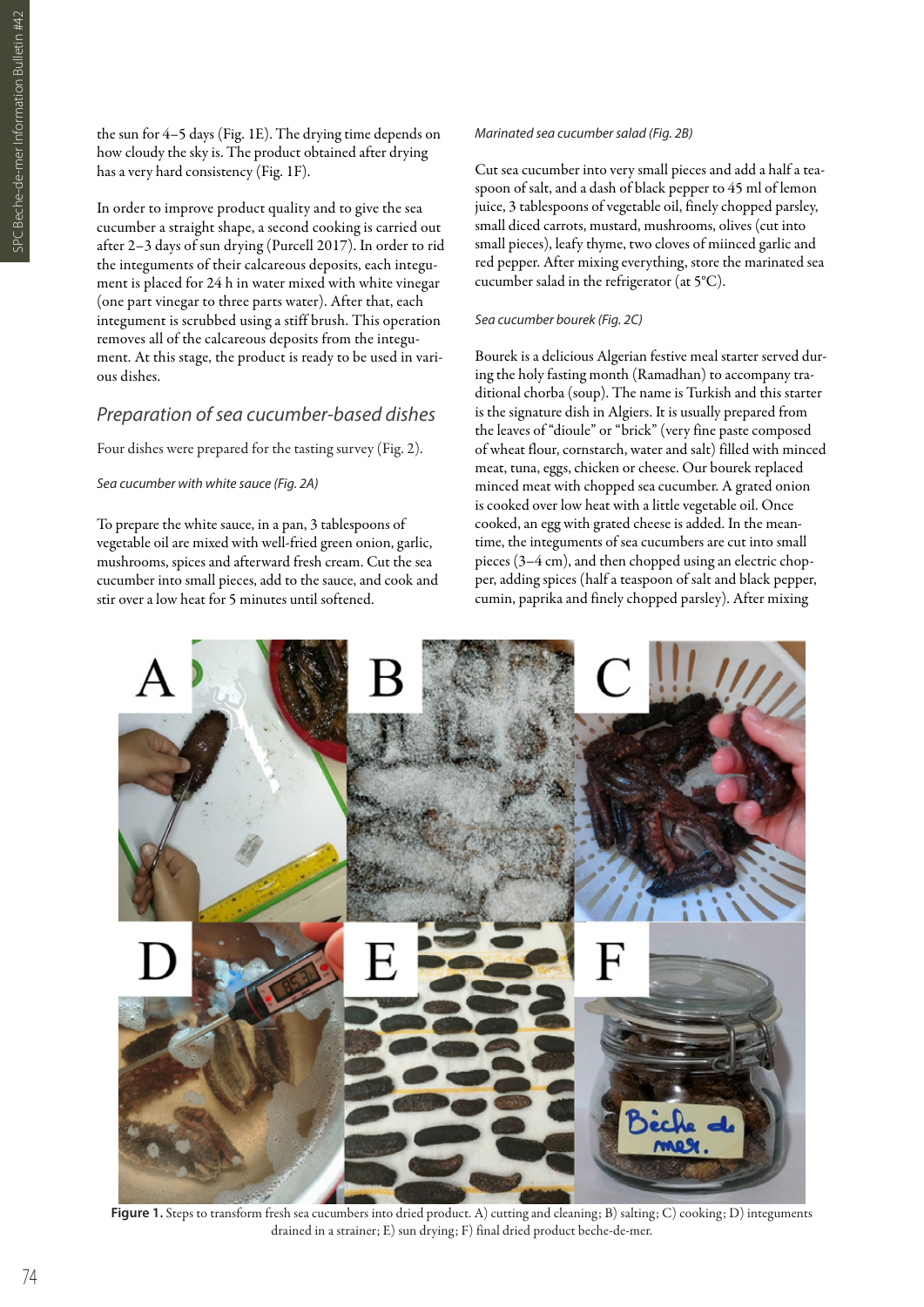

Figure 2. The dishes presented for the tasting survey: A) sea cucumber with white sauce and mushrooms; B) sea cucumber bourek; C) marinated sea cucumber salad; D) minced sea cucumber meatballs; and E) tasting plate of the four sea cucumber dishes and the questionnaire.



**Figure 3.** Preparation of sea cucumber bourek. A) Placing the stuffing on a leaf of dioule; B) closing the first side; C) closing the second side; D) rolling up the bourek; E) squeezing the bourek tightly; F) adding a small dip of cheese to glue the leaf of dioule.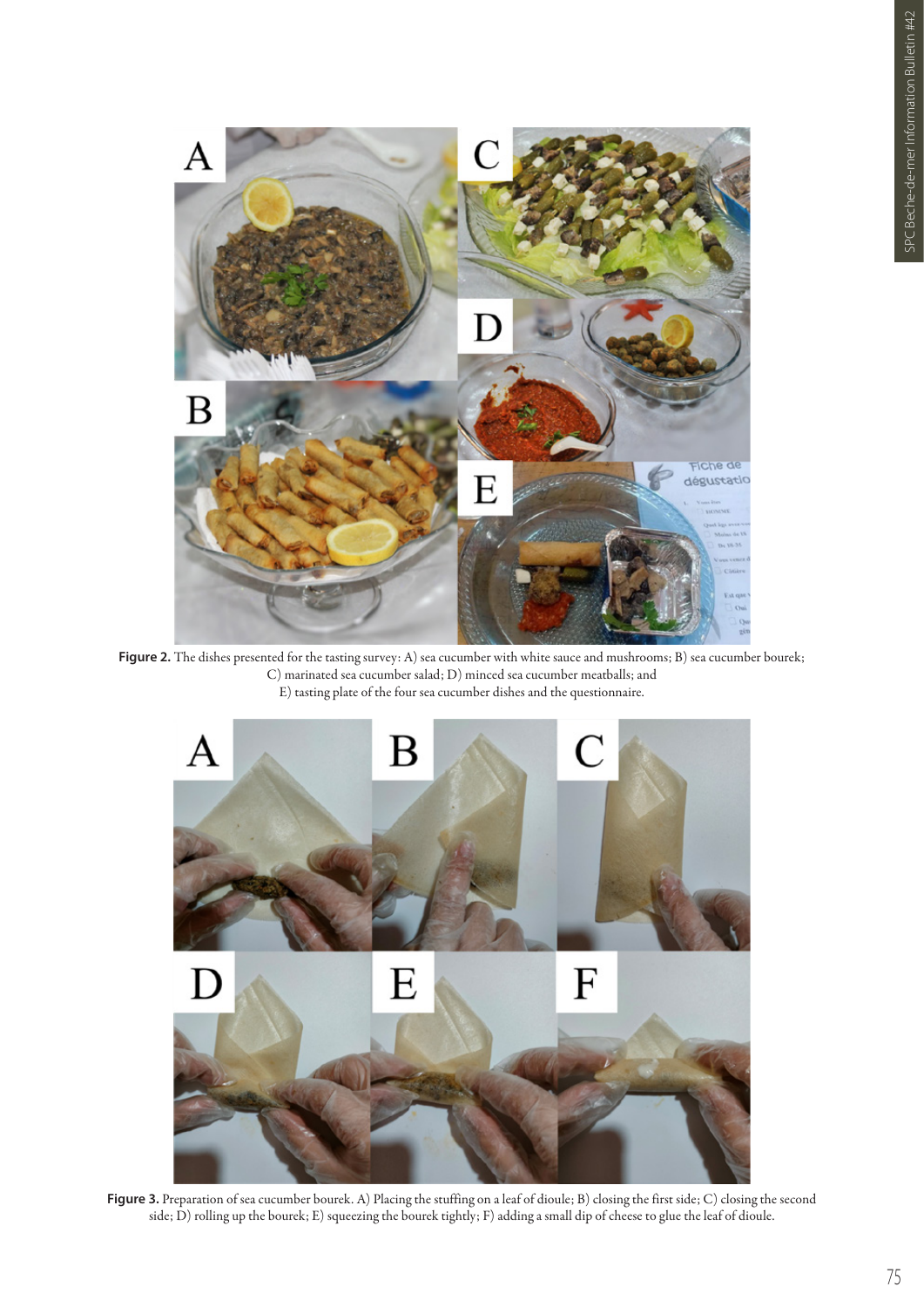the chopped sea cucumbers with the other ingredients, the stuffing was put inside the leaves of dioule (Fig. 3A) by squeezing well on both sides of the bourek (Fig. 3B and C) wound or into any desired shape (triangle, rolled) (Fig. 3D, E and F).

#### *Minced sea cucumber meatballs (Fig. 2D)*

Cut a sea cucumber into small pieces (about 3–4 cm), then chop finer using an electric chopper. A teaspoon of salt, black pepper, cumin, paprika and finely chopped parsley are added. The "meatballs" are then made in the palm of the hand. To prepare the tomato sauce, pour 3 tablespoons of vegetable oil in a pan and add a well-fried green onion. To this, add 2 cloves of pressed garlic and concentrated tomato paste with a grated tomato. The sauce is then stirred over low heat until thickened.

## *Tasting survey*

The tasting session was accompanied by a questionnaire that included: 1) information about the people who participated in the survey (e.g. their gender, age, origin, preferred seafood and whether they suffer from chronic diseases); 2) a visual assessment of the meal presented (i.e. appearance and similarity to other commonly consumed dishes, such as red or white meat or fish meals); 3) an assessment of each dish's smell; and 4) an assessment of each dish's taste and texture.

Another questionnaire was distributed, which included information about the four sea cucumber dishes, and the nutritional benefits of sea cucumbers in general. This questionnaire included: 1) a description of the four dishes; 2) a question about participants' willingness to introduce sea cucumber dishes into their eating habits); and 3) the type of product they would like to find in outlets (fresh animals or dried beche-de-mer).

## Results and discussion

Our survey was conducted on 42 people from three age groups under 18 years (5%), 18–35 years (62%) and over 35 years (33%) (Fig. 4A). A high percentage of respondents were women (74%) (Fig. 4A). The predominance of women is explained by the fact that they have the curiosity to discover, prepare and test new food products. Some 69% of respondents came from coastal municipalities, while the others (31%) came from inland areas (Fig. 4A). See Box 1 for the list of questions that were asked of participants.

Algerian gastronomy is very rich thanks to the different culinary cultures of its regions. Like pasta or rice, which are staple foods for Italians or Chinese, couscous is a symbol

of food identity for the peoples of the Maghreb countries and especially for the Algerians who prepare it according to different recipes, depending on the region (Chemache et al. 2018). Our results show that most respondents like seafood (93%) (Fig. 4A), but each person had their own particular preferences. Depending on their financial means, some people prefer mussels, others prefer cephalopods, shellfish and even fresh sea urchin gonads. Regarding the visual test, the prepared dishes looked very good to most (88%), 5% were uncertain and 7% said that the dish was not pleasant, especially for the first dish, which is soft in consistency (Fig. 4B and Fig. 2A). The smell of the dishes was considered to be quite pleasant by 69% of respondents but only moderately pleasant by others (31%) (Fig. 4B). The preferred dish was the sea cucumber bourek (32% of respondents; Fig. 2B), closely followed by the minced sea cucumber meatballs with tomato sauce (31% of respondents; Fig. 2D). People who chose those dishes were attracted by their presentation, which was comparable to dishes prepared with chicken or other minced meat. Other respondents thought it was a seafood blend. Generally, the sea cucumber bourek and the minced sea cucumber meatballs with tomato sauce were appetizing and easy to eat (39%), with a smooth texture (19%) (Fig. 4C).

The marinated sea cucumber salad was preferred by only 20% of respondents (Fig. 2C), while the sea cucumber with white sauce and mushrooms dish was even less popular at 17% (Fig. 2A) because they had a grainy (15%) or elastic (22%) texture, or were considered difficult to chew (4%) (Fig. 4C). About 93% of respondents found sea cucumbers easy to eat (chew), according to the results of the tasting. In addition, 43% of people recognised the ingredients of our four dishes but guessed that the seafood was crab, mollusc or squid. Indeed, according to an Italian chef, Mauro Colagreco<sup>2</sup>, the taste of sea cucumbers is close to that of squid (Goullet de Rugy 2020). Most respondents (69%) said they would likely buy beche-de-mer if it was sold at the market (Fig. 4C). Perhaps because of the information provided about the health benefits of eating sea cucumbers, 83% of respondents reported being interested in our prepared meals (Fig. 4C).

## Conclusion

The majority of people who attended the tasting survey liked seafood and claimed that our four sea cucumber-based dishes were very good (in appearance, smell and taste). The favourite dishes were the sea cucumber bourek and the minced sea cucumber meatballs with tomato sauce. Sea cucumbers in our dishes had a texture comparable to this of squid. The majority said they would be willing to buy bechede-mer and include it in their meals.

<sup>2</sup> In 2019, Mauro Colagreco's restaurant Mirazur was elected "best restaurant in the world" by the World's 50 Best Restaurants (https://www.theworlds-50best.com/).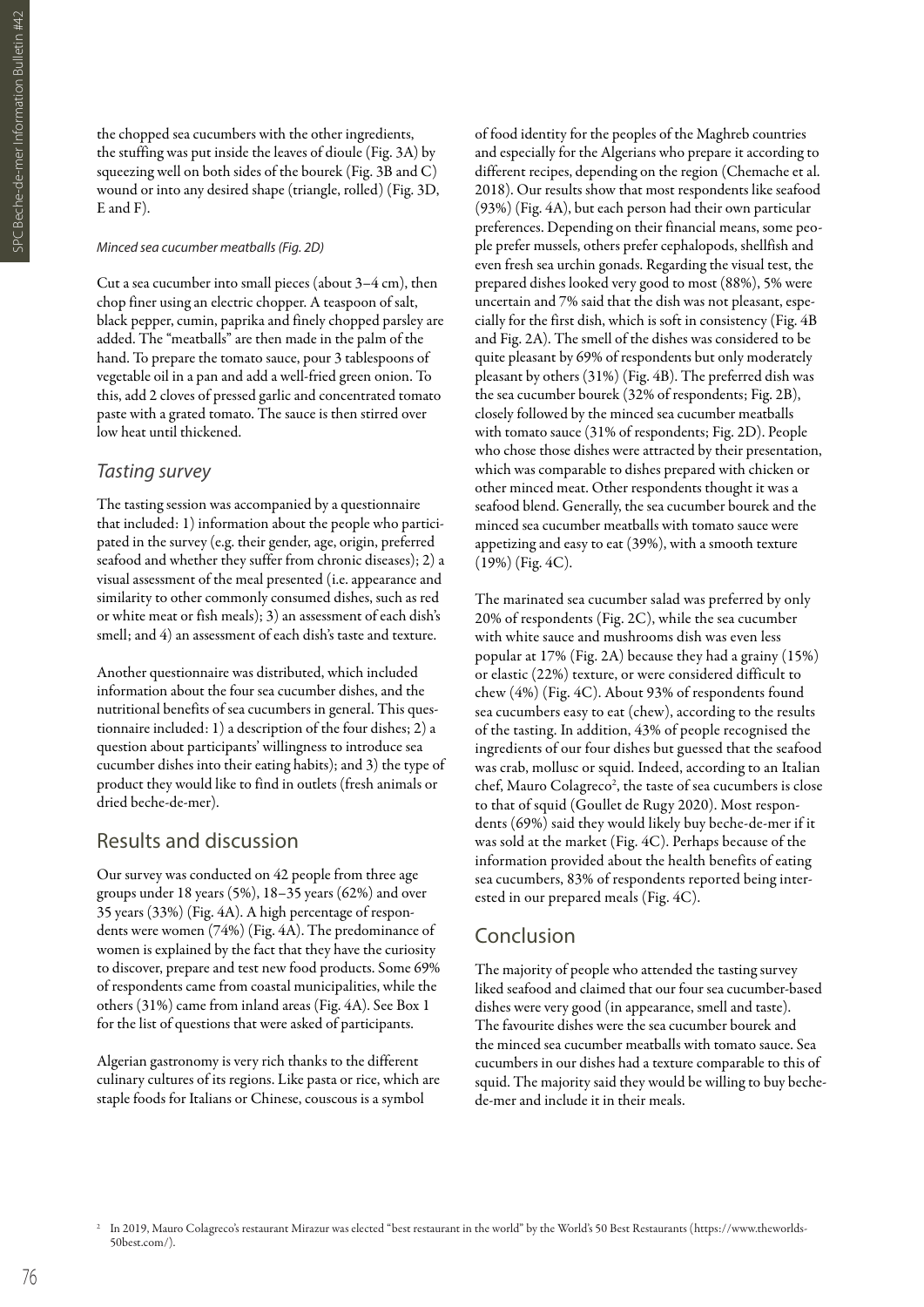### **BOX 1. Tasting questionnaire**

- **1.** Are you: A man? A woman?
- **2.** How old are you?
- **3.** Where do you live?
- **4.** Do you like seafood and seafood products?
- **5.** What products do you usually eat?
- **6.** Do you have a chronic disease? If yes which one(s)
- **7.** Does this dish look good to you? (Visual test)
- **8.** Do you recognise the ingredients?
- **9.** What do you think it looks like?
- **10.** Is the smell of the dish pleasant? (Olfactory test)
- **11.** Did you find this dish convenient to eat?
- **12.** Which is your favorite dish?
- **13.** What do you think about the texture?
- **14.** Did you recognise the ingredients?
- **15.** Can you name them?
- **16.** What do you like or dislike about these dishes?
- **17.** Does this dish require the addition or removal of any ingredients?
- **18.** If you found the product in the market; would you be willing to buy it?
- **19.** Did you know that these dishes were sea cucumber dishes?
- **20.** Would you be interested to know more about these sea cucumber recipes?
- **21.** Would you be interested in another workshop?



**Figure 4.** Results of the tasting session questionnaire.